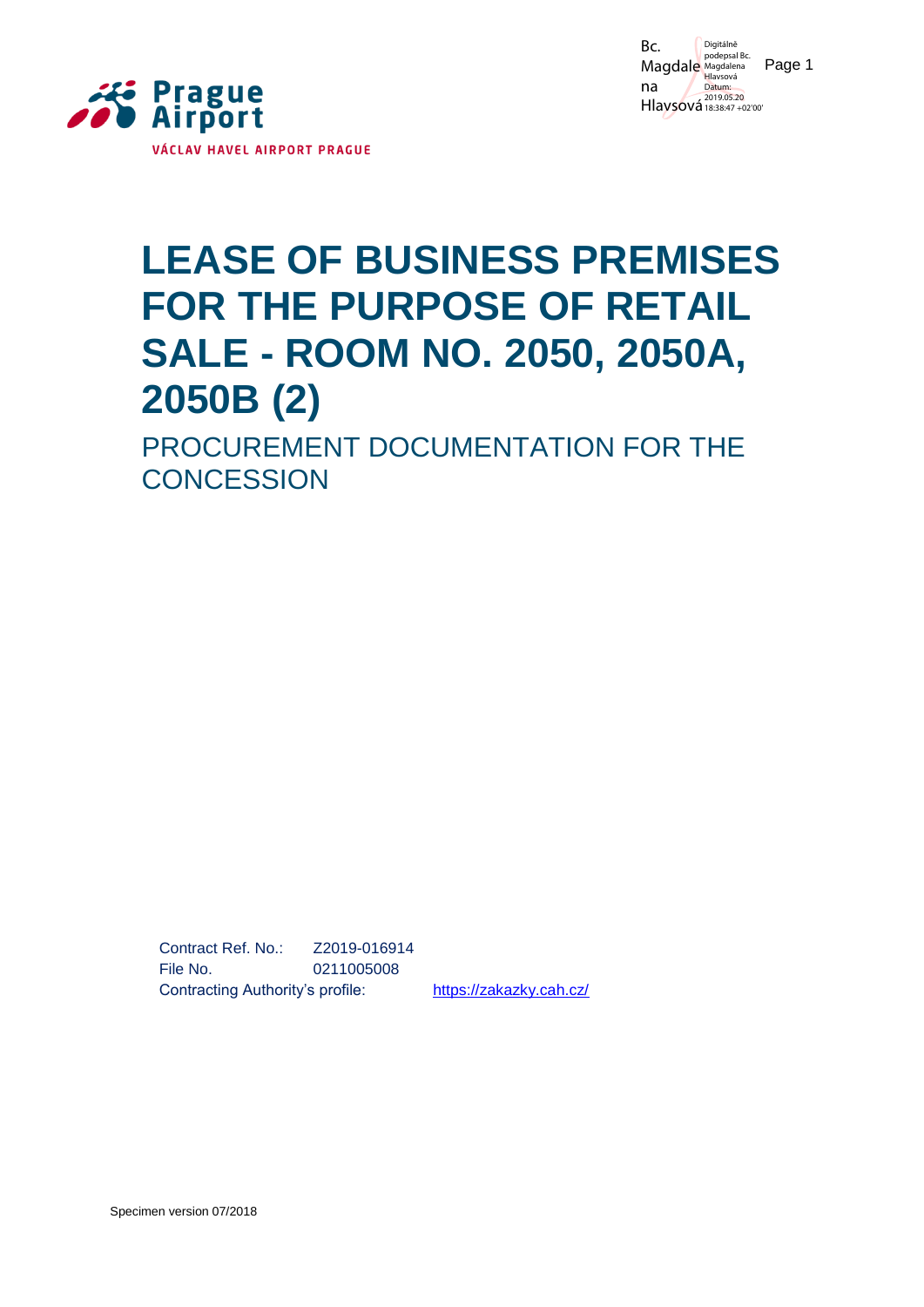

# **Contents**

| L.        |                                                                                        |
|-----------|----------------------------------------------------------------------------------------|
| Ш.        |                                                                                        |
| Ш.        | EXPLANATION OF THE PROCUREMENT DOCUMENTATION AND VISIT TO THE PLACE OF PERFORMANCE . 7 |
| IV.       |                                                                                        |
| V.        | WHAT YOU NEED TO DO TO SUCCESSFUL COMPLETE THE CONCESSION PROCEDURE 9                  |
| VI.       |                                                                                        |
| VII.      |                                                                                        |
| VIII.     |                                                                                        |
| IX.       |                                                                                        |
| <b>X.</b> |                                                                                        |
| XI.       |                                                                                        |
| XII.      |                                                                                        |
| XIII.     |                                                                                        |
|           |                                                                                        |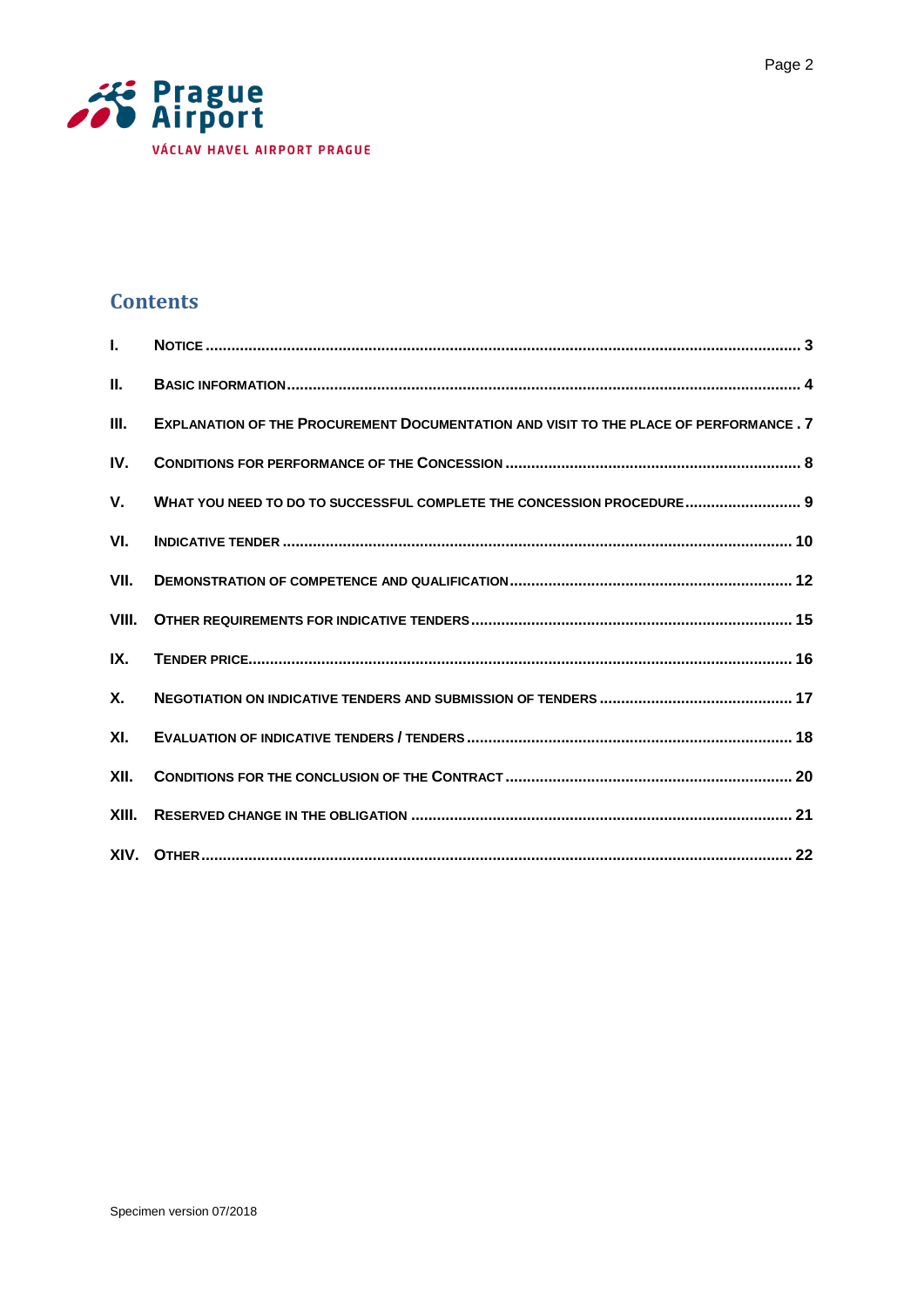

# <span id="page-2-0"></span>**I. NOTICE**

- **I.1.** The award of this concession shall be governed by Act No. 134/2016 Coll., on public procurement, as amended (hereinafter referred to as the "**Act**" or "**Public Procurement Act**").
- **I.2.** The concession shall be awarded in the concession procedure pursuant to Section 180 et seq. of the Act. The process chart of the planned course of the concession procedure forms Annex A hereto.

# **I.3.** Warning!

- failure to submit the requested documents and data,
- failure to comply with the instructions given in this Procurement Documentation and their annexes (hereinafter referred to as the "**PD**")
- submission of any data or documents not corresponding to reality that would or could affect the assessment of the participation conditions or the fulfilment of the evaluation criteria,
- submission of any false data or documents,
- failure to comply with any other instructions given by the Contracting Authority, or
- failure to meet any time limits, etc.

may result in the irrevocable elimination of your tender and your exclusion from the concession procedure.

- **I.4.** If any indicative tender or tender is not delivered within the time limit or in the manner laid down in the PD, it shall be deemed not to have been submitted and shall be disregarded during the concession procedure.
- **I.5.** Please pay attention to the entire PD, including all annexes, in time and comply with them. In case of doubt, use the institute of request for additional information pursuant to Article III hereof.
- **I.6.** Unless laid down otherwise, the definitions used in the PD have the same meanings as the definitions used in their annexes and other documents constituting the procurement documentation of the concession. Where reference is made in the PD to the "tender", it means both the indicative and final tender, unless expressly stated otherwise.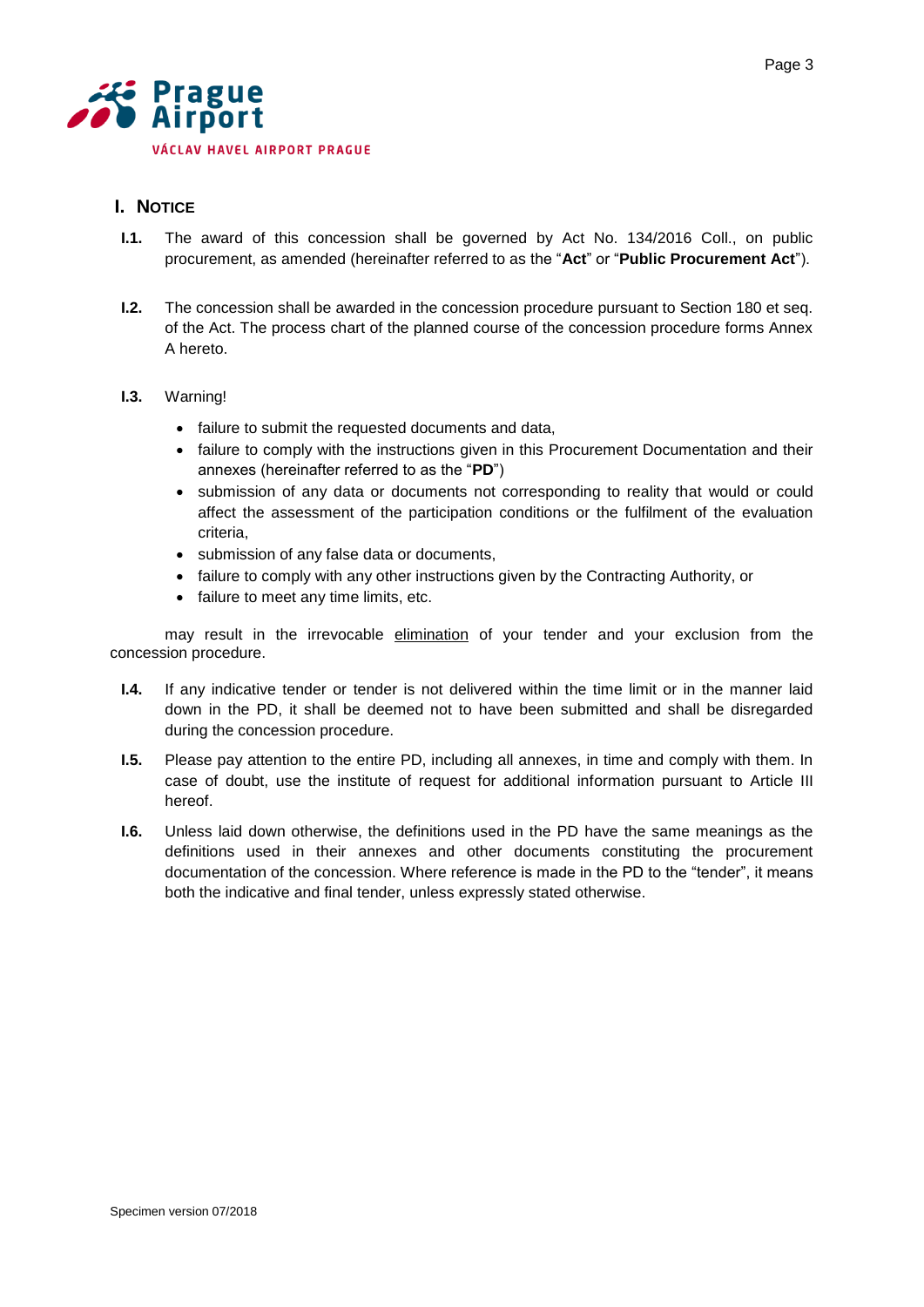

# <span id="page-3-0"></span>**II. BASIC INFORMATION**

#### **II.1. Contracting authority**

**Letiště Praha, a. s.** Registered office: Prague 6, K letišti 1019/6, Postcode 161 00 Company ID No.: 282 44 532 Entry in CR: Municipal Court in Prague, Section B, Insert 14003

(If the word "we" or the first-person plural is used in the text, we refer to ourselves, as the Contracting Authority; it is only exceptionally that we refer to ourselves in the third person by the term "**Contracting Authority**").

II.1.1. Contact person:

Magdalena Hlavsová, Key Account Specialist, Commercial Activities, Letiště Praha a. s.

e-mail: magdalena.hlavsova@prg.aero

In accordance with Section 211 (3) of the Act, any communication must be conducted electronically, i.e. in the concession procedure in question via the E-ZAK electronic tool or email messages. The indicative tender must then only be submitted in the manner specified in Article VI.4 below, and the final tender in the manner specified in the call for its submission.

# **II.2. Contractors/Contractor**

Contractors/Contractor means "you" in the second-person singular or plural, as the potential provider of the subject of the concession; we refer to you in the third person as the "**Contractor**" or "**Participant**".

#### **II.3. Subject of the concession**

The Contractor selected based on the concession procedure shall be provided with the right to operate retail sale (hereinafter referred to as the "**Concession**"), under the conditions specified in these PD and in the draft Contract for the Lease of Premises for Business and the Provision of Certain Related Services, which forms Annex F to these PD (hereinafter referred to as the "**Contract**").

In the event of any conflict between or among the PD, the Contract and other annexes to the Contract, the Contract shall take precedence.

# **II.4. Classification of the subject of the contract under the CPV:**

55900000-9 – Retail trade services

70220000-9 – Non-residential property renting or leasing services

45000000-7 – Construction work

45213330-5 – Construction work for buildings relating to air transport

45235100-4 – Construction work for airports

15000000-8 – Food, beverages, tobacco and related products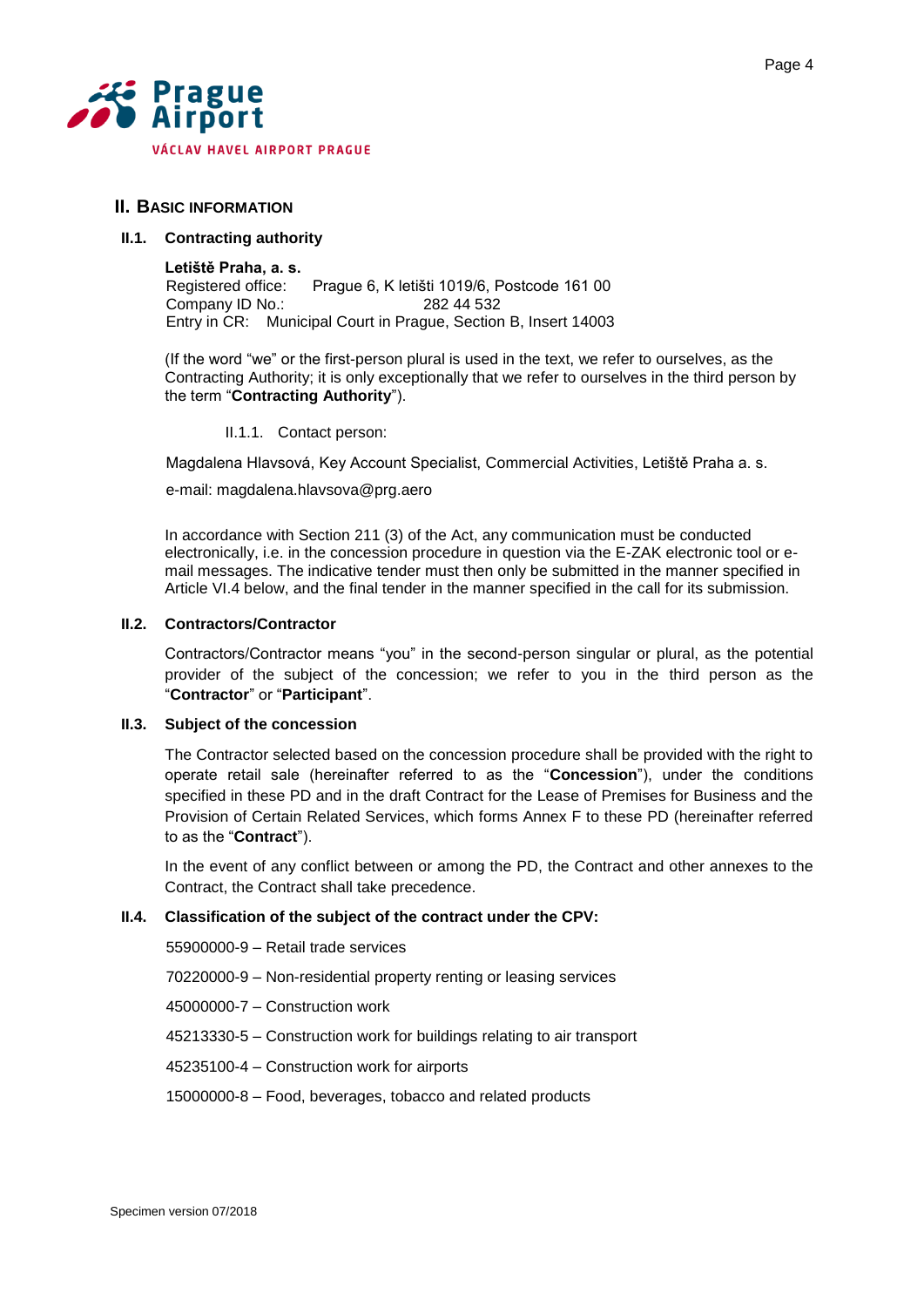

# **II.5. Time of performance**

- II.5.1. A Contract shall be concluded with the selected Contractor for a period of five (5) years with the possibility to terminate the Contract by the Contracting Authority in compliance with the provisions of the Business Terms and Conditions, forming a part of the Contract, and except for those provisions in compliance with Article 11.10 of the Contract with effects as of 1 July 2022, within a six-month notice period due to a decision of the Contracting Authority concerning the necessity to vacate the Subject of Lease because of the necessary initiation of preparations for reconstruction of Terminal 2.
- II.5.2. The Subject of Lease is expected to be handed over on 1 November 2019.
- II.5.3. If the expected date of handover of the Subject of Lease under Art. II.5.2 is fulfilled, the selected Contractor must commence the business activity pursuant to the Contract in the Subject of Lease and open the Subject of Lease to the public at latest by 1 January 2020.

# **II.6. Place of performance**

The place of performance of the Concession shall be the commercial premises at the Prague/Ruzyně international airport (hereinafter referred to as the "**Airport**"), namely at the address: Aviatická 1017/2, Prague 6, Postcode 160 08. The place of performance is further specified in Annex G hereto.

#### **II.7. Contracting authority's profile**

These PD, including any supplementary information and answers to questions (explanation of the procurement documentation), are published within the Contracting Authority's profile at **<https://zakazky.cah.cz/>**.

User manual for Contractors:<https://zakazky.cah.cz/manual.html?lang=cs>

English version of the user manual for Contractors: <https://zakazky.cah.cz/manual.html?lang=en>

#### **II.8. Communication and negotiation language**

Any communication between the Contracting Authority and Contractors shall be conducted in Czech, Slovak or English, using electronic means via the E-ZAK electronic tool provided within the Contracting Authority's profile at<https://zakazky.cah.cz/> or via email messages.

#### **II.9. Binding character of the tender / indicative tender**

Once you have submitted an indicative tender, you may only withdraw from the concession procedure by not submitting a tender upon our call to tender.

# **II.10. Preliminary market consultation**

The Contracting Authority states that for the purpose of preparation of the procurement conditions for this concession, it held preliminary market consultations prior to the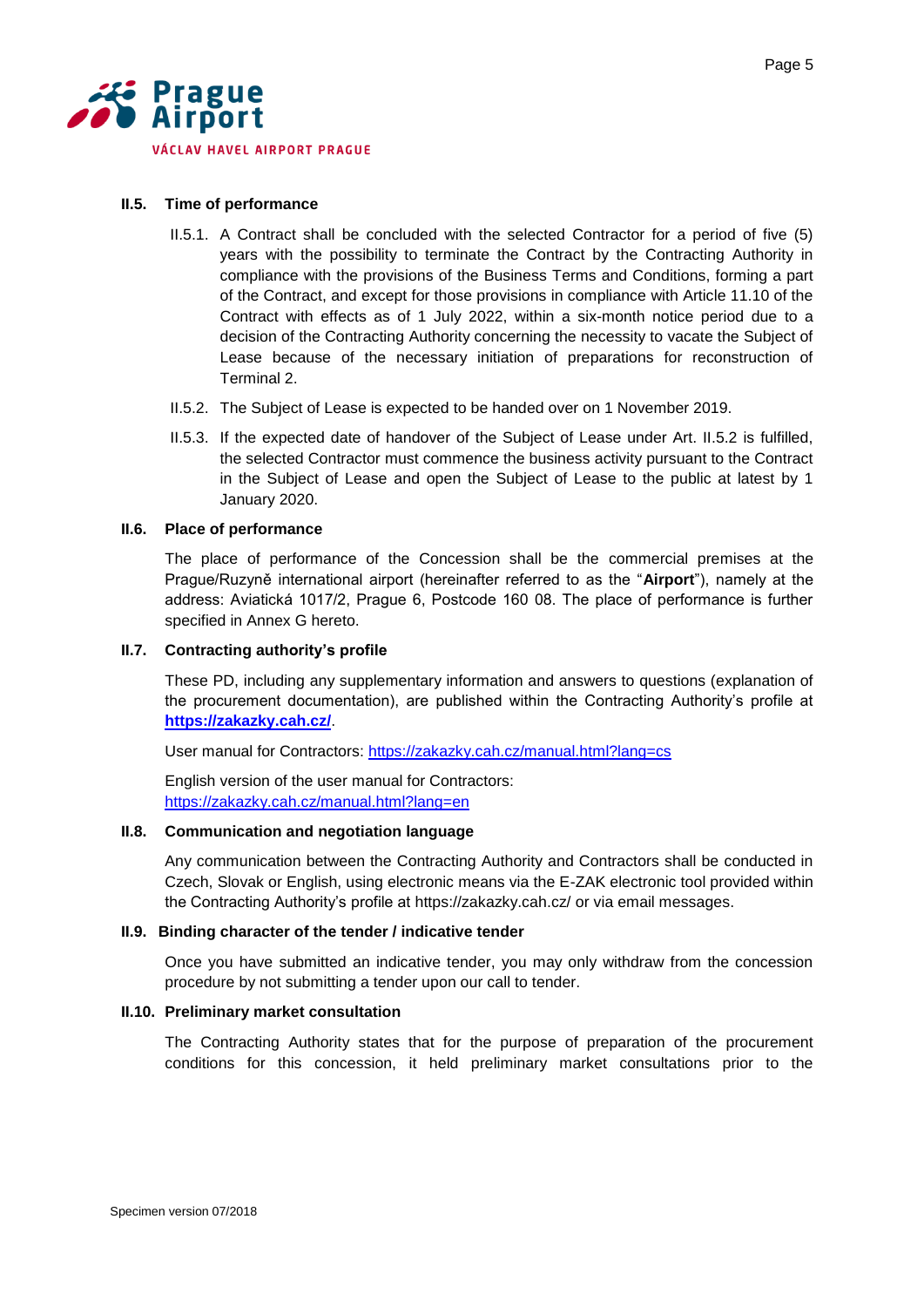

commencement of the concession procedure pursuant to Section 33 of the Public Procurement Act.

The content of the preliminary market consultations and the information communicated to potential contractors within the preliminary market consultations are summarised in Annex L and Annex M hereto.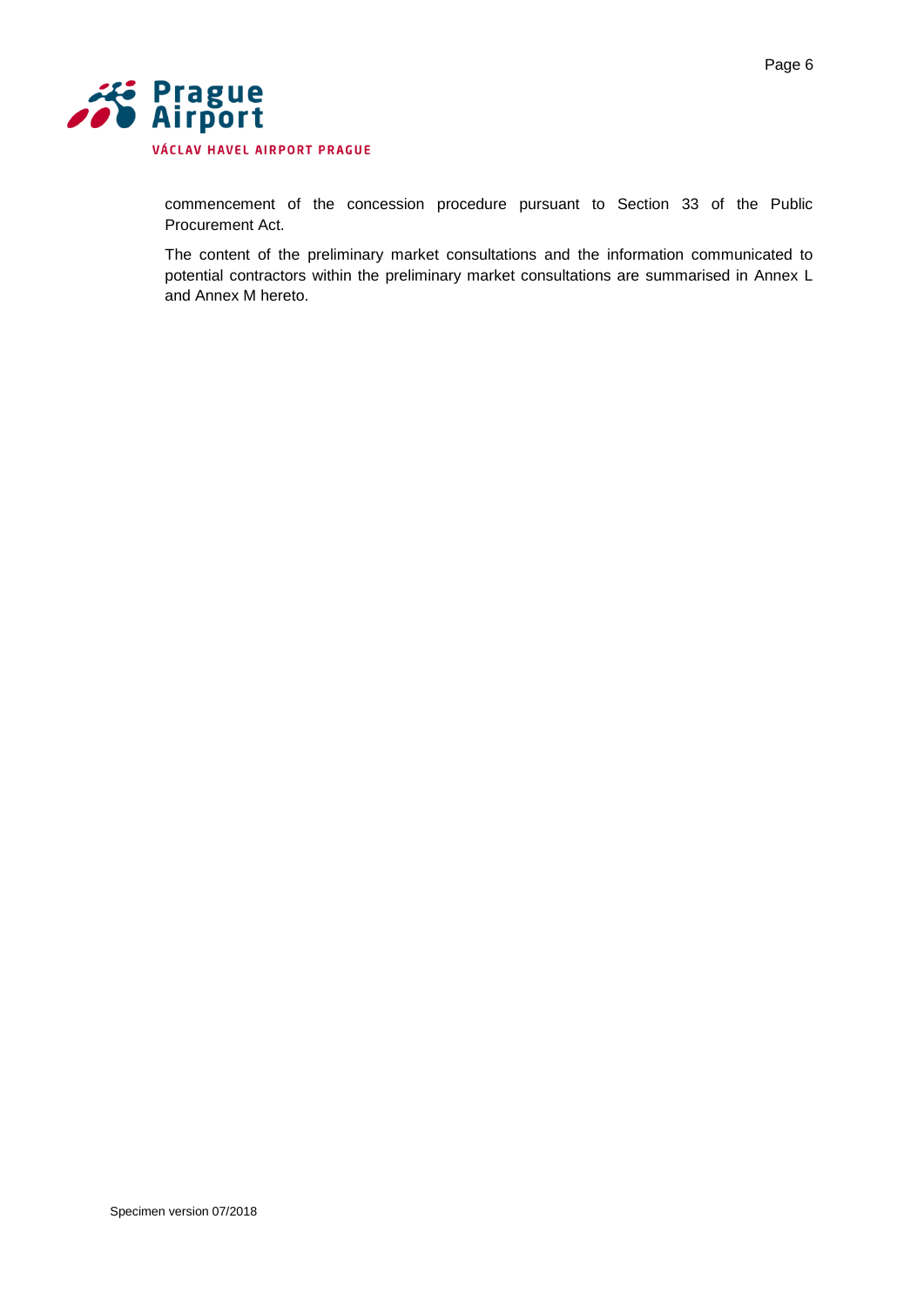

# <span id="page-6-0"></span>**III. EXPLANATION OF THE PROCUREMENT DOCUMENTATION AND VISIT TO THE PLACE OF PERFORMANCE**

- **III.1.** If the Procurement Documentation is not clear at any section (even after it has been studied thoroughly) or if you lack any information to prepare a tender, please send us a written electronic request for explanation.
- **III.2.** Please send requests for explanation:
	- by email or the E-ZAK electronic tool located within the Contracting Authority's profile; in this context, please note that we will not respond to any telephone inquiries,
	- to the contact person specified in Article II.1.1 hereof,
	- no later than 8 working days before the end of the period for submitting indicative tenders or tenders, but we recommend that your questions be sent as soon as possible.
- **III.3.** We will provide you with explanation and we will publish the full wording of the question including the answer within the Contracting Authority's profile. Therefore, we recommend that you follow the Contracting Authority's profile during the entire concession procedure.
- **III.4.** We may also make any changes and additions to the PD without any proposal by the Contractor.
- **III.5.** The visit to the place of performance shall take place on 5 June 2019 at 10:00 a.m. (CET) and on 6 June 2019 at 10:00 a.m. (CET).
- **III.6. Note**: Those interested in the visit to the place of performance must send the identification data of each intended participant in the visit to the contact person within 24 hours prior to the date of the visit: date of birth and ID card or passport number for providing the entrance card to the non-public area of the Airport. It is not possible to participate in the visit to the place of performance without the entrance card.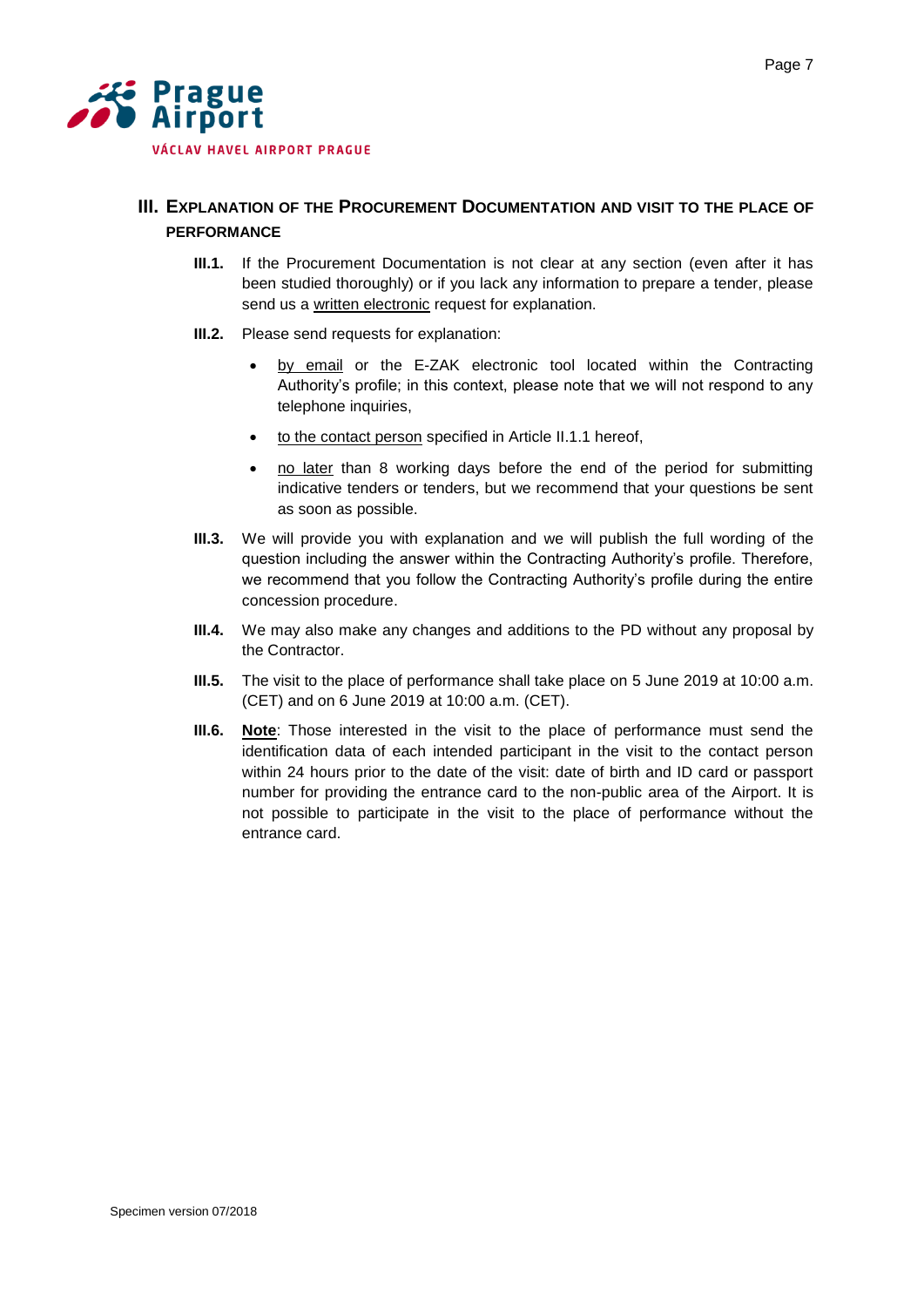

# <span id="page-7-0"></span>**IV. CONDITIONS FOR PERFORMANCE OF THE CONCESSION**

**IV.1. Minimum technical conditions of the Concession** – Your indicative tender and tender must meet these minimum technical conditions, they may not be changed during the negotiations and, after the conclusion of the Contract, the selected Contractor shall provide as part the Subject of the Lease the activity at least in the following scope:

# IV.1.1. Retail sale

Based on the negotiations about indicative tenders, we may also grant the selected Contractor a right to provide additional services.

**IV.2.** The **Subject of Lease** are the following business premises located at Terminal 2: Rooms No. 2050, 2050a and 2050b with a total floor area of 67.9 sqm in the nonpublic (airside) departure hall of Pier D.

The Subject of the Lease including a plan with a colour marking of individual premises used for business are detailed in Annex G hereto.

- **IV.3.** The **operating time** must be guaranteed in the following minimum range:
	- IV.3.1. at least fourteen (14) hours a day, with the opening hours starting no later than at seven (7:00) o'clock in the morning (CET) every calendar day.

# **IV.4. Business and payment terms, insurance**

- IV.4.1. The Contracting Authority stipulates that all business and payment terms are specified in Annex F hereto – draft Contract.
- IV.4.2. We may amend the draft Contract within the negotiations on indicative tenders.

# **IV.5. Technical Conditions:**

IV.5.1. After concluding the Contract, the selected Contractor shall operate activity in the Subject of Lease consisting of the retail sale of clothing, shoes and fashion accessories or the retail sale of home accessories and gift items and souvenirs (also glass, porcelain, ceramics) or the retail sale of electronic or the retail sale of stationary and writing implements or the retail sale of small refreshments and gourmet foods (packaged / unpackaged sweets, candies and similar assortment, whereas in the case of sweets, chocolates and candies it must be a monobrand store - i.e. the sale of only one brand of goods) or the retail sale of cosmetics and drug store goods (whereas in the case of cosmetics and drug store goods, it must be a monobrand store - i.e. the sale of only one brand of goods).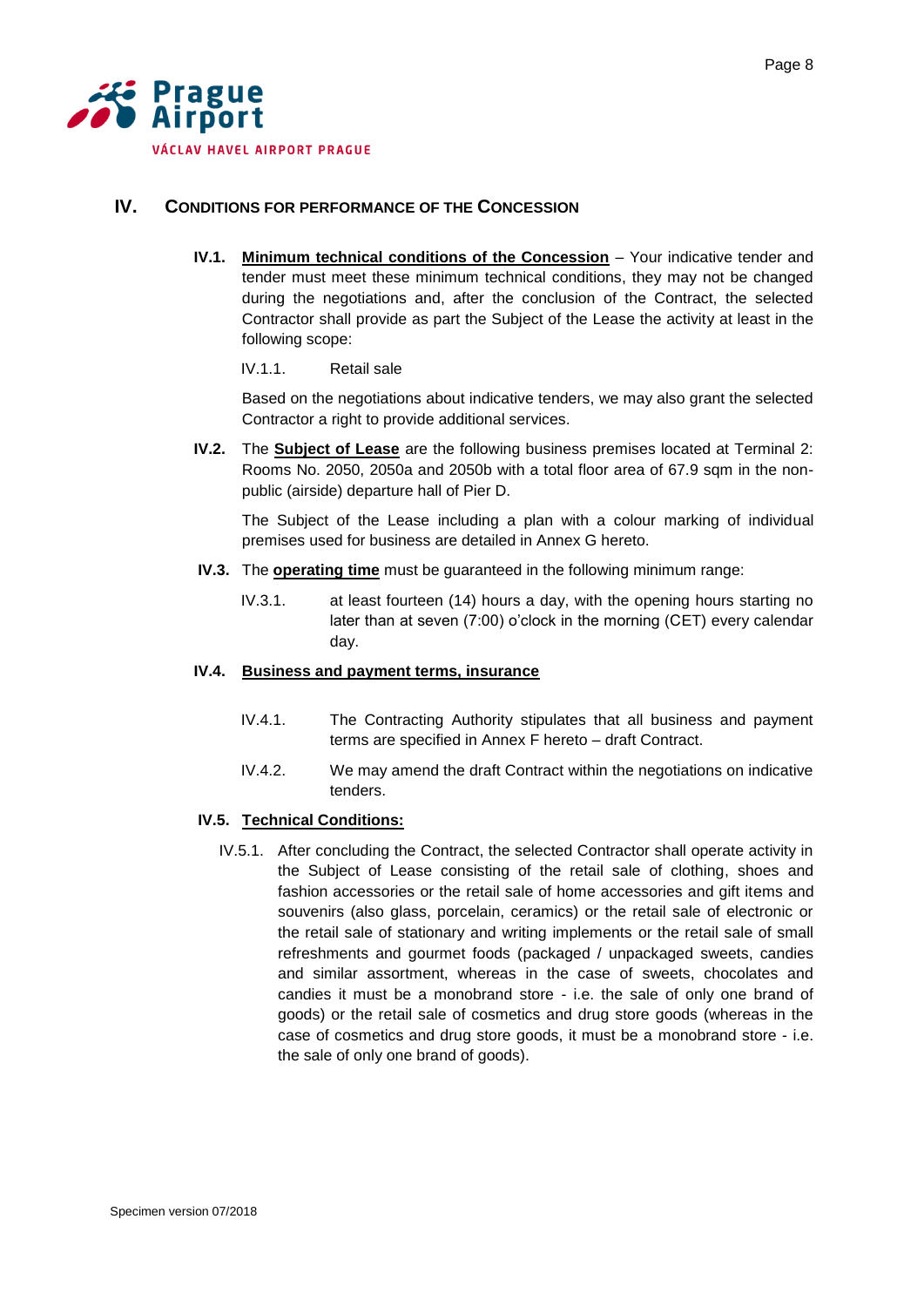

# <span id="page-8-0"></span>**V. WHAT YOU NEED TO DO TO SUCCESSFUL COMPLETE THE CONCESSION PROCEDURE**

- **V.1.** The entire course of the concession procedure is illustrated in the process chart which forms Annex A hereto.
- **V.2.** The main obligations of the Contractor in the concession procedure are as follows:

| What do you need to do?                                                                                           | When?                                                                                                                                                          | How?                                                      |
|-------------------------------------------------------------------------------------------------------------------|----------------------------------------------------------------------------------------------------------------------------------------------------------------|-----------------------------------------------------------|
| Read the Procurement Documentation                                                                                | We recommend as soon as possible.                                                                                                                              |                                                           |
| Clarify anything unclear with the Contracting<br>Authority (if necessary for submitting an<br>indicative tender). | No later than 8 working days before<br>the end of the time limit for submitting<br>indicative tenders / tenders. However,<br>we recommend as soon as possible. | Using the procedure<br>pursuant to Article III<br>hereof. |
| Submit an indicative tender.                                                                                      | Within the time limit specified in Article<br>VI hereof.                                                                                                       | In the form specified in<br><b>Article VI hereof.</b>     |
| Demonstrate competence and qualification.                                                                         | Within the time limit specified in Article<br>VI hereof (as part of the indicative<br>tender).                                                                 | As specified in Article VII<br>hereof.                    |
| Document, prepare and submit other<br>mandatory parts of the indicative tender.                                   | Within the time limit specified in Article<br>VI hereof (as part of the indicative<br>tender).                                                                 |                                                           |
| Set the tender price.                                                                                             | Within the time limit specified in Article<br>VI hereof (as part of the indicative<br>tender).                                                                 | By completing the form in<br>Annex E hereto.              |
| <b>Submit the completed draft Contract</b>                                                                        | Within the time limit specified in Article<br>VI hereof (as part of the indicative<br>tender).                                                                 | By completing the form in<br>Annex F hereto.              |
| Attend the meeting about the indicative<br>tender (if held).                                                      | Upon our invitation, specifying the<br>venue, time, language and content of<br>the meeting.                                                                    | More details will be given<br>in the invitation.          |
| Submit a tender.                                                                                                  | Upon our call, specifying the time<br>deadline for submitting tenders.                                                                                         | The conditions will be<br>specified in the call.          |
| Submit the original documents (only the<br>selected Contractor).                                                  | Upon our call, specifying the time limit<br>for submission.                                                                                                    | The conditions will be<br>specified in the call.          |
| Provide additional information or documents.                                                                      | At any time during the concession<br>procedure upon our call, specifying the<br>time limit.                                                                    |                                                           |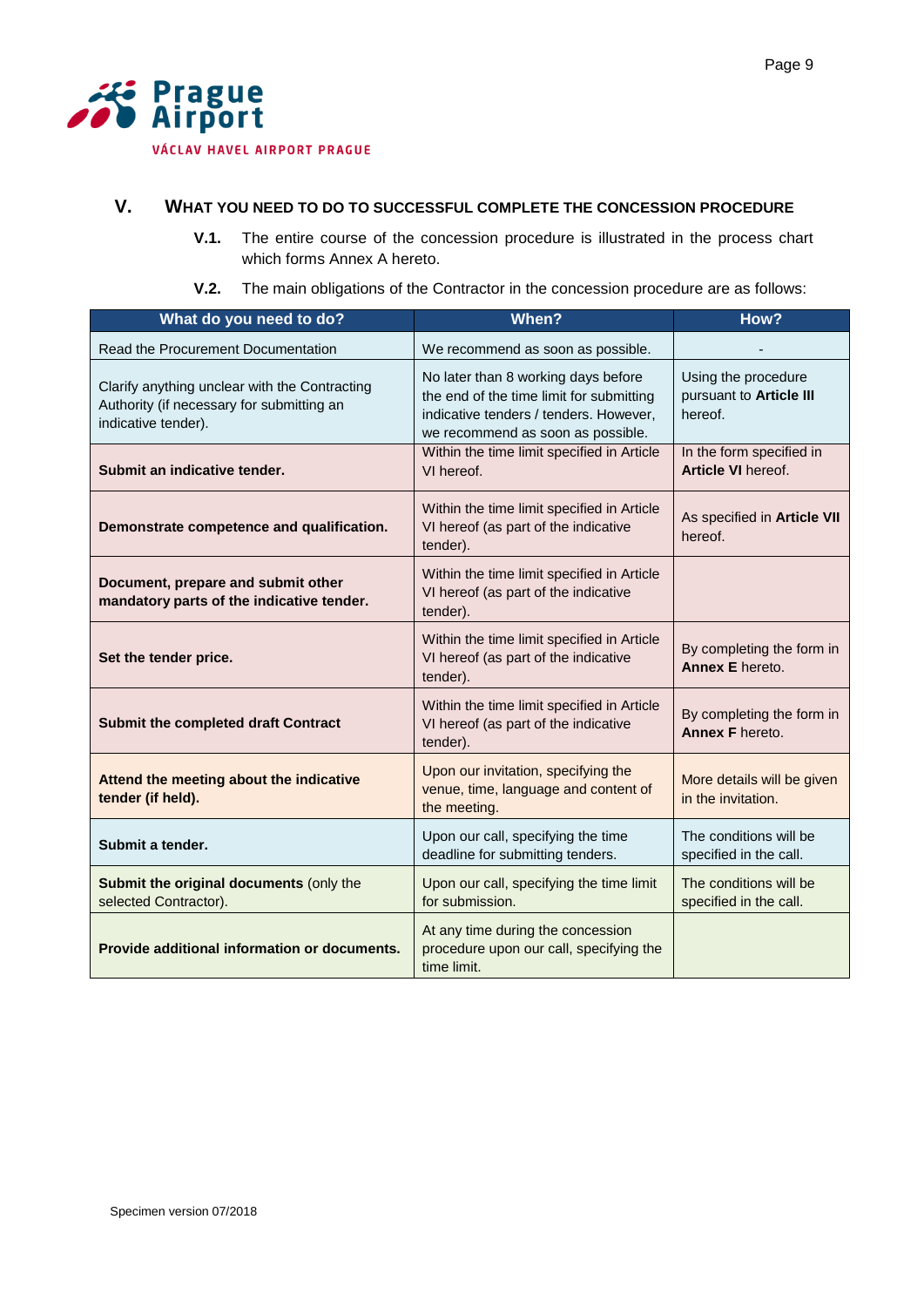

# <span id="page-9-0"></span>**VI. INDICATIVE TENDER**

#### **VI.1. Form of indicative tender**

- VI.1.1. The indicative tender must be submitted:
	- a. in writing electronically, via the E-ZAK electronic tool located within the Contracting Authority's profile at https://zakazky.cah.cz,
	- b. in Czech, Slovak or English (unless expressly stated otherwise herein for a specific document);
- VI.1.2. The documents to be signed or officially stamped hereunder and the documents issued by a third party must be submitted in the form of scanned original document. Any other content must be uploaded in \*.doc and \*.xls formats, or in any other format that makes it possible to copy and edit the content of the document.

#### **VI.2. Content of the indicative tender – mandatory documents**

- VI.2.1. completed **cover sheet** of the indicative tender prepared in accordance with the template provided in Annex C hereto,
- VI.2.2. **documents** relating to the demonstration of the **basic qualification**,
- VI.2.3. **documents** relating to the demonstration of the **professional qualification**,
- VI.2.4. **documents** relating to the demonstration of the **economic qualification**,
- VI.2.5. **documents** relating to the demonstration of the **technical qualification**,
- VI.2.6. **other mandatory parts of the indicative tender** pursuant to Article VIII hereof,
- VI.2.7. **tender price** completed Annex E hereto for the determination of the tender price,
- VI.2.8. **draft Contract**, i.e. completed Annex F hereto;
- VI.2.9. If a representative is acting on behalf of or for the participant based on power of attorney or otherwise, **valid power of attorney** (at least a copy thereof) or the relevant authorisation indicating the right to submit the draft Contract or behalf of or for the Contractor.

#### **VI.3. Time limit for submitting indicative tenders**

VI.3.1. Please deliver the indicative tender to us no later than **17 June 2019 by 11:00 a.m. (CET)**. Any indicative tenders submitted later shall be deemed not to have been submitted.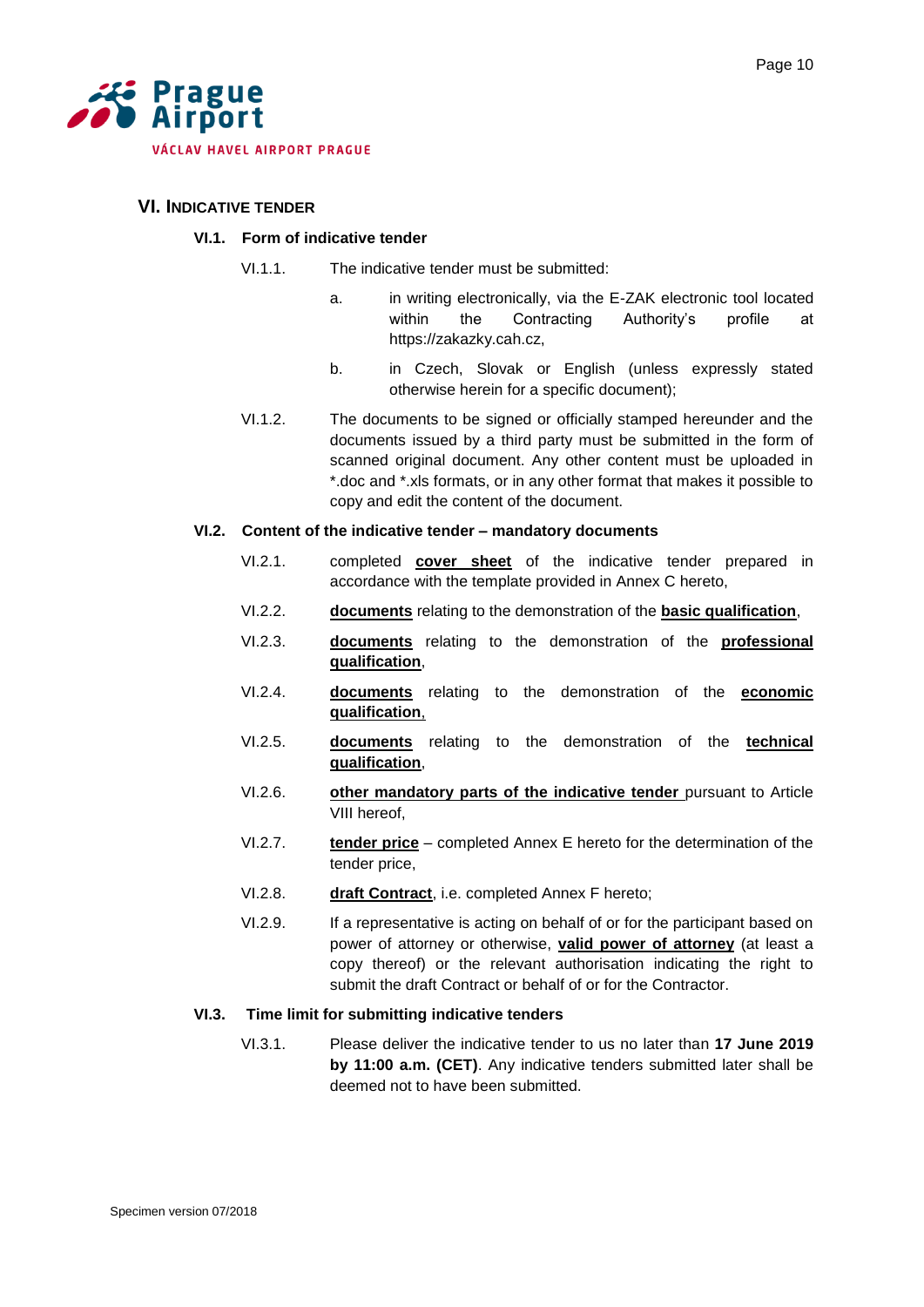

# **VI.4. Manner of delivering indicative tenders**

- VI.4.1. The indicative tender shall be submitted in writing within the time limit for submitting indicative tenders, in electronic form via the E-ZAK electronic tool laid down by the Contracting Authority and located within the Contracting Authority's profile at [https://zakazky.cah.cz.](https://zakazky.cah.cz/)
- VI.4.2. To submit a tender, the Contractor must register in the E-ZAK electronic tool, the procedure being specified in the user manual for Contractors in Czech at:<https://zakazky.cah.cz/manual.html?lang=cs> and in English at:<https://zakazky.cah.cz/manual.html?lang=en>
- VI.4.3. The electronic tender shall be uploaded in the standard electronic format – as a pdf or MS Office document. The indicative tender shall include the draft Contract.
- VI.4.4. Please note that we do not allow submission of tenders in any other manner or in any other form.
- VI.4.5. After the Contractor has signed in, the E-ZAK electronic tool (in the details of the relevant concession procedure) offers the Contractor a feature to create and send an electronic tender, including its encryption. Detailed information required to submit an electronic tender is given in the user manual for Contractors at the above addresses.
- VI.4.6. The Contractor shall be liable for delivering the indicative tender within the specified time limit for submitting indicative tenders.
- VI.4.7. We recommend that you upload the tender in the application well in advance so that any technical problems can be resolved in time.

#### **VI.5. Opening indicative tenders**

VI.5.1. We shall open all delivered indicative tenders without undue delay after the time limit for submitting indicative tenders has elapsed. The E-ZAK electronic tool is a certified tool and does not allow indicative tenders to be made available to the Contracting Authority before the time limit has elapsed. Opening of indicative tenders in electronic form is not public.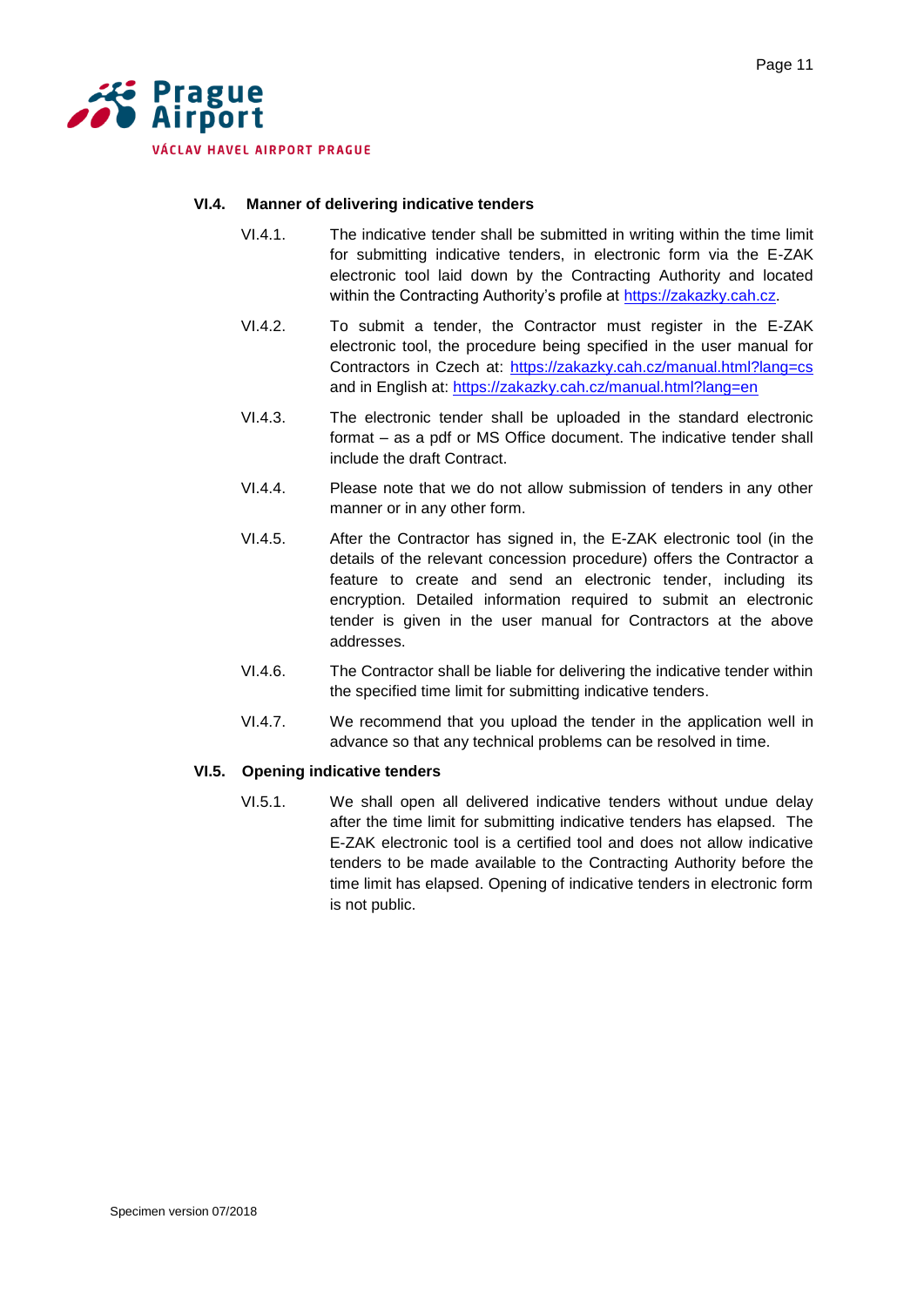

# <span id="page-11-0"></span>**VII. DEMONSTRATION OF COMPETENCE AND QUALIFICATION**

**VII.1.** We require Contractors to demonstrate the competence and qualification (hereinafter referred to as "**qualification**") as specified below. If the selected Contractor fails to demonstrate the qualification even after clarifying or supplementing data or documents, it shall be excluded from the concession procedure. We shall be entitled to exclude any Contractor that has failed to demonstrate the qualification at any time during the concession procedure.

#### **VII.2. Basic qualification – you must provide the following:**

- VII.2.1. **an extract from the Criminal Register** showing that neither the Contractor nor any member of its statutory body<sup>1</sup> was effectively convicted, in the country of its registered office, of any criminal offence listed in annex 3 to the Act or of a similar criminal offence under the laws of the country of the Contractor's registered office in the past 5 years before the concession procedure was commenced,
- VII.2.2. **the relevant tax office's statement** proving that the Contractor has no tax arrears due in the Czech Republic or in the country of its registered office,
- VII.2.3. **a statutory declaration** that the Contractor has no tax arrears due in the Czech Republic or in the country of its registered office in relation to excise tax
- VII.2.4. **a statutory declaration** that the Contractor has no arrears due in respect of premiums or penalties for public health insurance in the Czech Republic or in the country of its registered office,
- VII.2.5. **the relevant district social security administration's** statement proving that the Contractor has no arrears due in respect of premiums or penalties for social security and the contribution to the state employment policy in the Czech Republic or in the country of its registered office, and
- VII.2.6. **an extract from the Commercial Register** or, if it is not registered in the Commercial Register, a statutory declaration proving that the Contractor is not in liquidation, was not the subject of a decision on bankruptcy, is not the subject of receivership and is not in a similar situation under the laws of the country of its registered office.

If the participant in this concession procedure is a branch of

l

<sup>&</sup>lt;sup>1</sup> If the member of the Contractor's statutory body is a legal entity, the condition must be fulfilled

a) by this legal entity, b) by each member of the statutory body of this legal entity and c) by the person representing this legal entity in the Contractor's statutory body.

a) a foreign legal entity, the condition must be fulfilled by this legal entity and the branch manager,

a) a Czech legal entity, the condition must be fulfilled by the persons specified in clause (2) and the branch manager.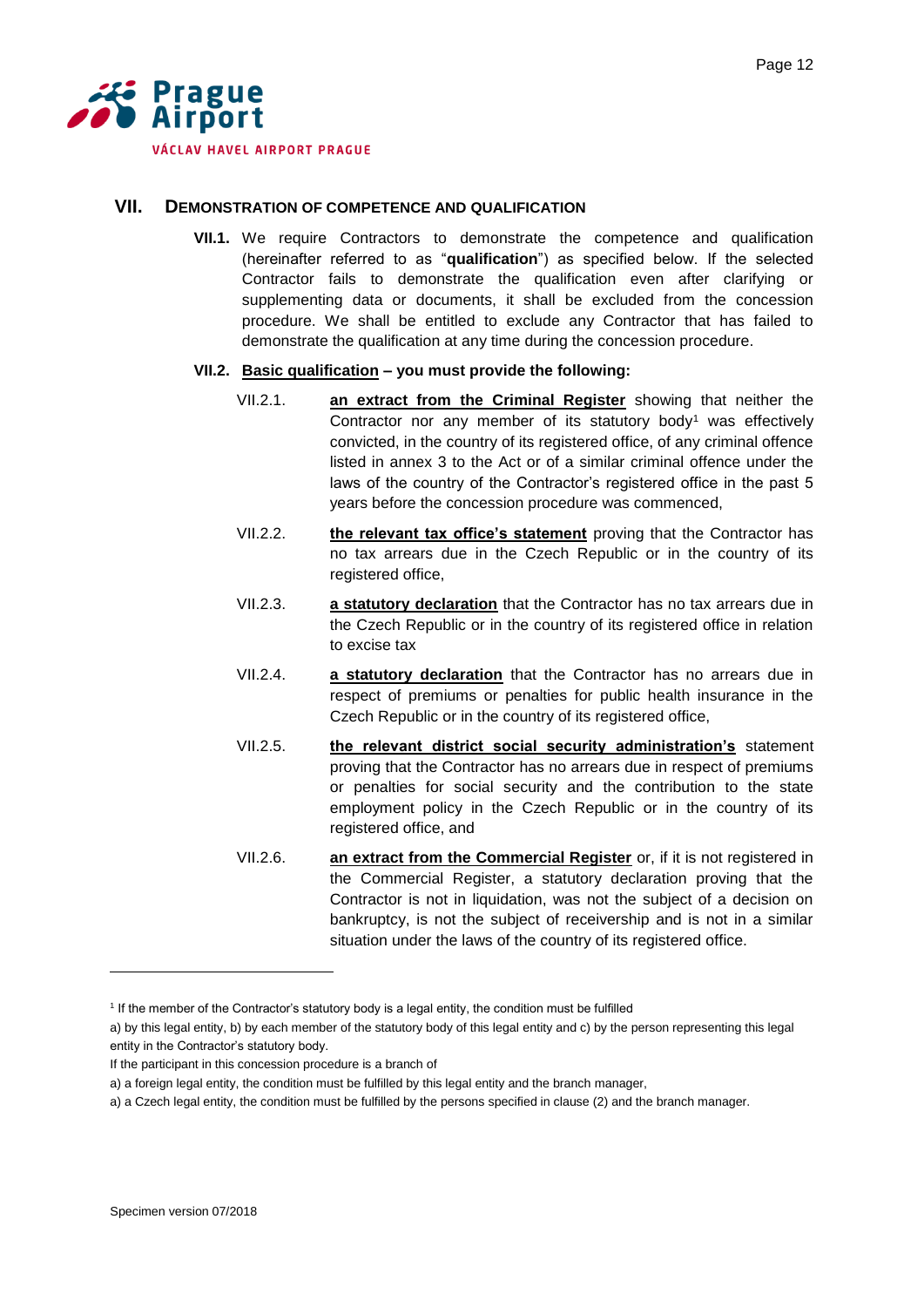

The basic qualification may be temporarily proved using a statutory declaration, which forms Annex D hereto. However, the original documents referred to in Articles VII.2.1 - VII.2.6 hereof shall be requested from the selected Contractor prior to signing the Contract.

- **VII.3. Professional qualification – within the indicative tender, you must submit the following:**
	- VII.3.1. **an extract from the Commercial Register** or another similar register; and
	- VII.3.2. **document of business authorisation** in the extent corresponding to the subject of this Concession, e.g. document proving the respective trade authorisation or license.
- **VII.4. Technical qualification – within the indicative tender, you must submit the following:**
	- VII.4.1. A statutory declaration that in the last 3 years prior to the commencement of the concession procedure, it continuously carried out the retail sale of goods, the assortment of which corresponds to the goods which it intends to sell in the subject of lease in accordance with your indicative tender, this at minimally one (1) store with an area of at least 30 sqm and with a turnover in the last accounting period of at least CZK 10,000,000. The statutory declaration shall include minimally the following data in relation to the said store:
		- a. Identification of the landlord including contact details,
		- b. store location,
		- c. store area,
		- d. date of store opening,
		- e. annual turnover achieved at the store in the last accounting period,
		- f. brief description of the assortment sold in the given store.
- **VII.5. Economic qualification – within the indicative tender, you must submit the following:**
	- VII.5.1. **Statutory declaration** that in the last 3 accounting periods before the commencement of this concession procedure, you as the Contractor achieved a turnover from retail sale totalling minimally CZK 30,000000 or the equivalent in a foreign currency; attached to this statutory declaration must be copies of the **profit and loss statements** for the last 3 accounting periods or a similar document pursuant to the laws of the Contractor's country of registered office.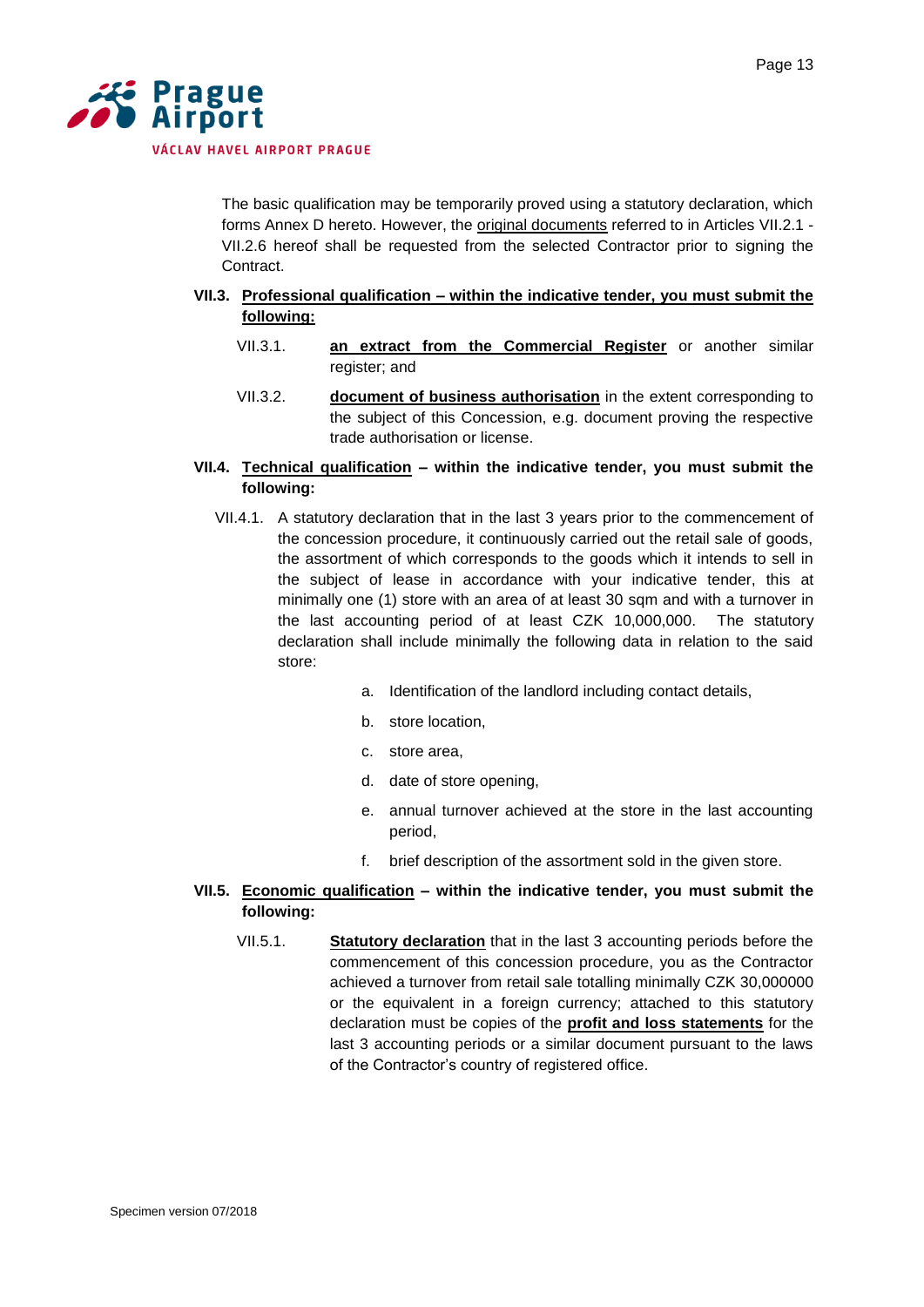

**VII.6.** Pursuant to Section 86 (2) of the Act, the Contractor may always replace the documents required by the Contracting Authority with a European Single Procurement Document. Pursuant to Article 86 (4) of the Act, the Contractor shall not be obliged to submit to the Contracting Authority the documents certifying the facts contained in the European Single Procurement Document if the Contractor informs the Contracting Authority that such documents were submitted to the Contracting Authority by the Contractor in a previous procurement procedure. In such a case, the Contractor shall identify in the communication a public contract in which the European Single Procurement Document was submitted to the Contracting Authority by the Contractor.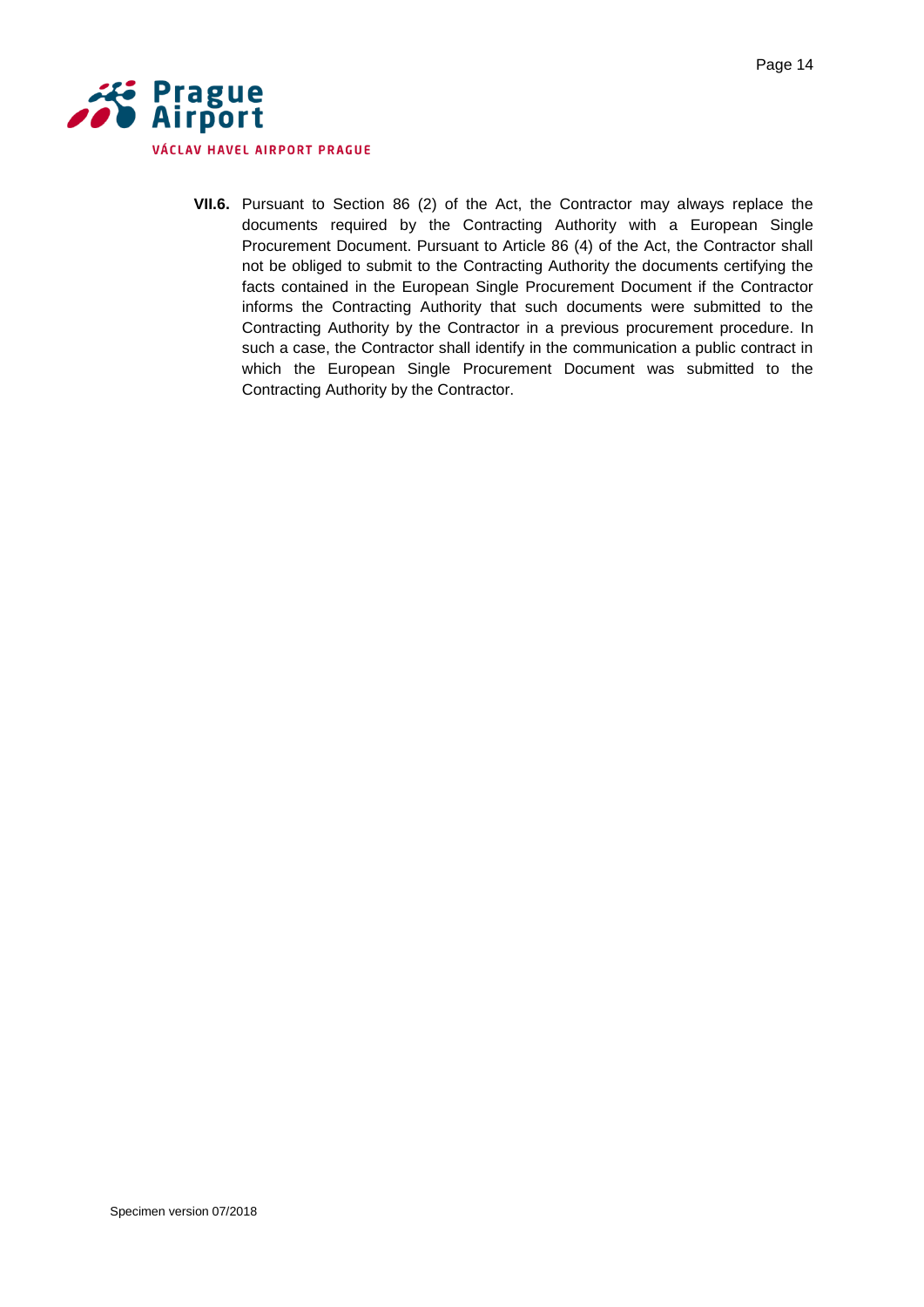

#### <span id="page-14-0"></span>**VIII. OTHER REQUIREMENTS FOR INDICATIVE TENDERS**

**VIII.1.** As part of your indicative tender, you must also submit the following:

VIII.1.1. **Visualisation/design and layout of the retail space** - submit a draft visual depiction of the interior and exterior of the store (Subject of Lease), including a breakdown of the basic materials and proposed layout of the retail space in terms of the assortment. The design must be in accordance with the Design Manual, which forms Annex K hereto (hereinafter referred to as the "**Design Manual**"). The Contractor shall be entitled to deviate in its design from the Design Manual if it designates parts deviating from the Design Manual in its design, providing a justification for such a deviation from the Design Manual. The Contracting Authority reserves the right to negotiate on the proposed deviations from the Design Manual and, as the case may be, to insist on compliance with the Design Manual.

> Retail space visualisation/design and layout must not exceed 10 pieces of visualisations<sup>2</sup>.

- VIII.1.2. **Assortment and staffing plan**  submit the specification of the offered goods (list of sold brands, assortment items). Also submit a store staffing plan (staff's language skills, number of sales staff at the store, etc.). The assortment staffing plan must not exceed 10 standard pages<sup>3</sup>.
- VIII.1.3. **Omni-channel retail plan – a multi-channel approach to sales including the use of Internet and mobile applications to provide customers with the convenience of shopping not only in a brickand-mortar store ("omni-channel retail")** – Submit a plan describing the previous experience with omni-channel retail and cooperation with airlines, travel agencies and flight ticket sellers at the airports, including a plan of specific steps in omni-channel retail and cooperation with airlines that you intend to implement at the Airport within the subject of the Concession; the plan will also include a brief description of the IT systems used;

The omni-channel retail plan must not exceed 5 standard pages.

VIII.1.4. **Financial plan** for the duration of the Concession which will consist of a detailed breakdown of the estimated costs and turnovers. For the purposes of the financial plan, the turnover means the sum of all amounts and other payments, exclusive of VAT, received or payable

l

<sup>&</sup>lt;sup>2</sup> One (1) piece of visualisation for the purposes of this PD refers to a photograph of max. 15 cm (width) by 10 cm (height) in 300 DPI resolution.

<sup>&</sup>lt;sup>3</sup> For the purpose of these PD, the standard page means a page with 1800 characters, including symbols and spaces.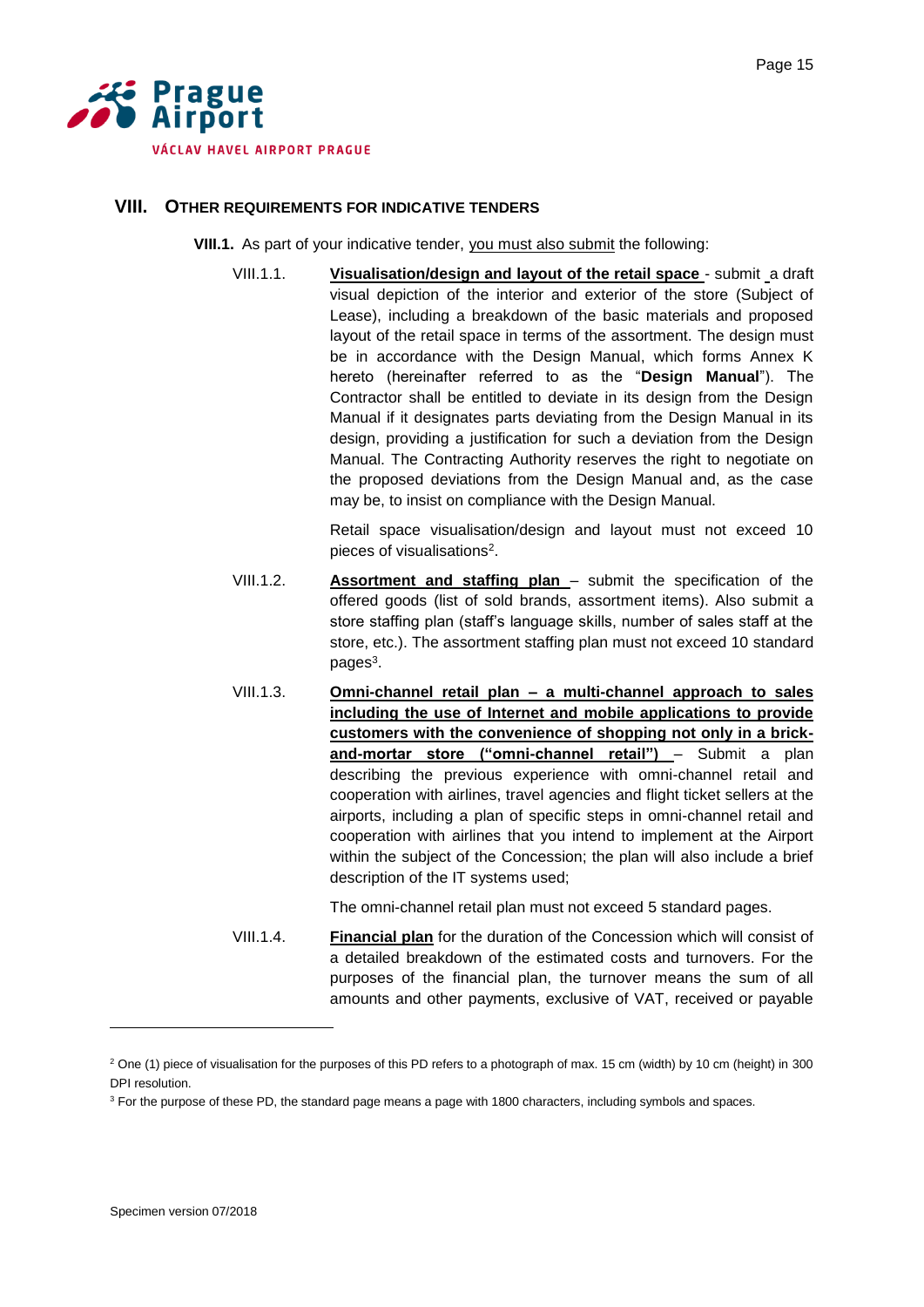

for (i) any goods sold or otherwise alienated by the Contractor or any other person using the Subject of the Lease or in connection with the Subject of the Lease, and/or (ii) the services provided in or from the Subject of the Lease by the Contactor or any other person using the Subject of the Lease or any part thereof, including any amounts and any goods specified in Article 1.13 of Annex 4 to the Contract (Annex F) – Business Terms and Conditions (hereinafter referred to as the "**Turnover**");

VIII.1.5. **Contract** – i.e. supplemented Annex F hereto. Using the template provided in Annex F, the Contract may not be modified except for completion of the parts highlighted in yellow. You may submit suggestions, if any, for modifying the template in a request for explanation of the PD or in a separate document; we shall consider their incorporation and, as the case may be, discuss them within the negotiation on the indicative tenders, but we reserve the right to leave the Contract unchanged.

# <span id="page-15-0"></span>**IX. TENDER PRICE**

- **IX.1. Tender price** 
	- IX.1.1. Complete the tender price in the form which forms Annex E hereto.
	- IX.1.2. The tender price must be set in CZK exclusive of VAT.
	- IX.1.3. The total tender price must include all your costs necessary for the proper, complete and high-quality performance of the subject of the Concession, taking account of all risks during the term of the Concession, not imposing any hidden or additional costs on the Contracting Authority beyond the Contracting Authority's obligations under the Contract, which forms Annex F hereto.
	- IX.1.4. The tender price must not be changed in relation to the inflation of the Czech currency, the exchange rate of the Czech currency against foreign currencies, or other factors influencing the exchange rate, currency stability or customs duties.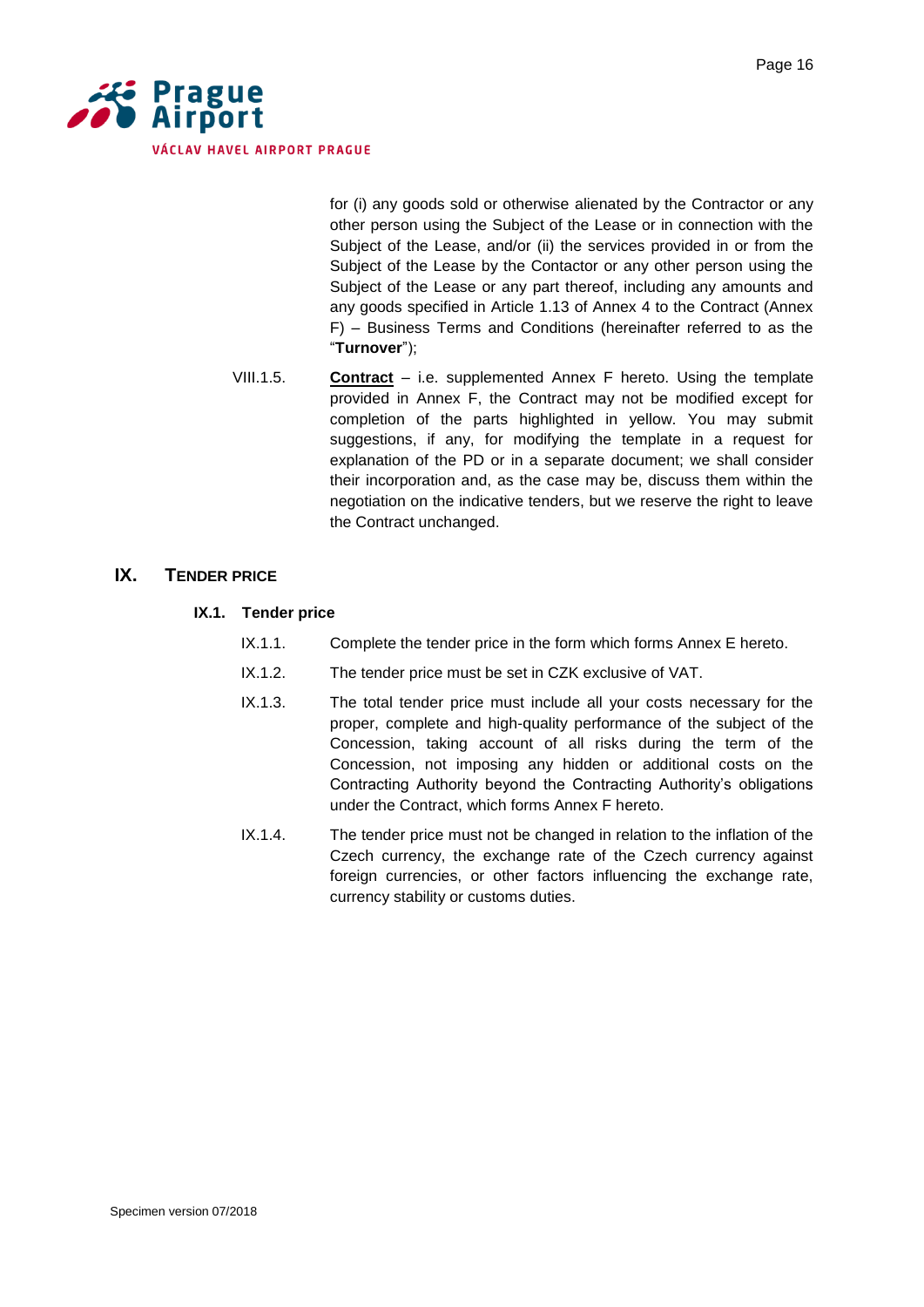

# <span id="page-16-0"></span>**X. NEGOTIATION ON INDICATIVE TENDERS AND SUBMISSION OF TENDERS**

# **X.1. Negotiation on indicative tenders**

- X.1.1. We reserve the right to accept indicative tenders as final tenders and, without any further negotiation on such indicative tenders, to conclude the Contract with the Contractor which submits the most advantageous indicative tender.
- X.1.2. If we do not exercise the above right, we shall negotiate on the indicative tenders with all Contractors which have submitted an indicative tender and have not been excluded.
- X.1.3. The subject of the negotiation shall be further specified in the call for negotiation, which will be sent to you well in advance before the negotiation is conducted.

# **X.2. Submission of tenders**

- X.2.1. After the negotiation has been ended, we shall either request another round of indicative tenders or final tenders.
- X.2.2. The time limit for submitting other indicative tenders or final tenders, including the requirements for their content, shall be set in the call that we will send you.
- X.2.3. We may change the PD based on the results of the negotiation, and the subsequent indicative tenders or tenders must correspond to the changed PD.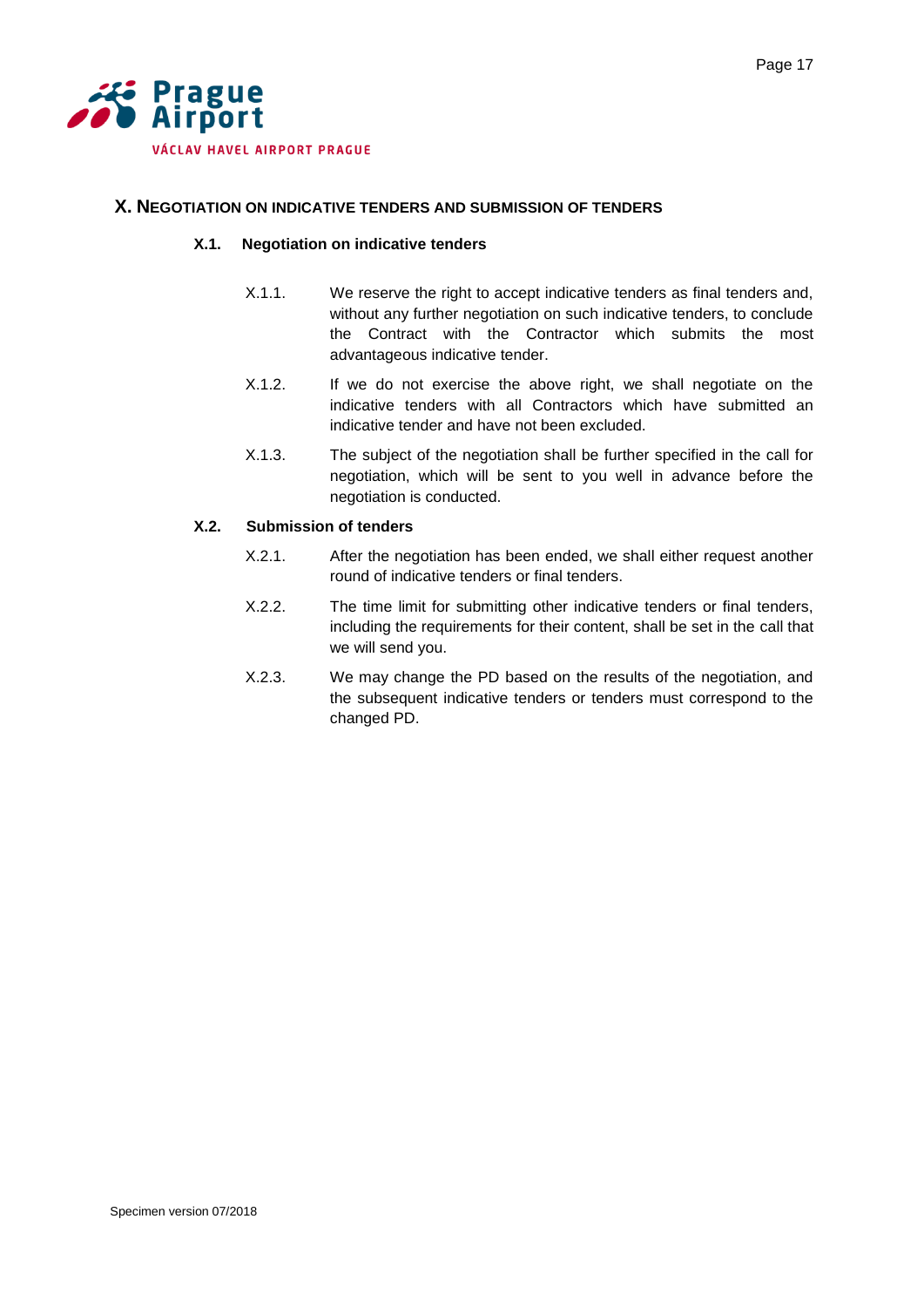

# <span id="page-17-0"></span>**XI. EVALUATION OF INDICATIVE TENDERS / TENDERS**

- **XI.1.** The evaluation shall be carried out by the evaluation committee appointed by the Contracting Authority.
- **XI.2.** Indicative tenders / tenders shall be evaluated under Section 114 (2) of the Public Procurement Act, based on their economic advantageousness, using the following individual evaluation criteria:

| <b>TERM</b>            | <b>DEFINITION OF THE TERM</b>       | <b>FUNCTION IN THE TENDER</b><br><b>PROCEDURE</b> |
|------------------------|-------------------------------------|---------------------------------------------------|
| <b>TURNOVER</b>        | Turnover net of VAT                 | Informative                                       |
| TR                     | Turnover rent                       | Informative                                       |
| TR RATE                | Percentage rate of turnover rent    | Evaluation criterion                              |
|                        |                                     | <b>Binding</b>                                    |
| <b>MINIMUM TR RATE</b> | Required minimum percentage rate of | Minimum required                                  |
|                        | turnover rent                       |                                                   |
| <b>MAG</b>             | Minimum annual turnover rent        | Evaluation criterion                              |
|                        |                                     | <b>Binding</b>                                    |
| <b>MINIMUM MAG</b>     | Minimum MAG                         | Minimum required                                  |

XI.2.1. Abbreviations and terms for evaluation purposes:

#### XI.2.2.Financial criteria

#### **The weight of financial criteria is 70%**

Tenders will be evaluated on the basis of their economic advantageousness based on the following two individual financial evaluation criteria:

1st individual financial criterion - **TR RATE**  2nd individual financial criterion - **MAG** 

#### **Weights of individual financial criteria:**

The weight of the 1st individual financial criterion **TR RATE is 60% of the financial criteria, i.e. 42% of all the criteria, including qualitative criteria**. The weight of the 2nd individual financial criterion **MAG is 40% of the financial criteria, i.e. 28% of all the criteria, including qualitative criteria**.

**Calculation of points of the financial criteria will be performed as follows:**

TR RATE: **value of the individual criterion / value of the highest bid of the individual criterion \* 60% \* 70% \* 100**

MAG: **value of the individual criterion / value of the highest bid of the individual criterion \* 40% \* 70% \* 100**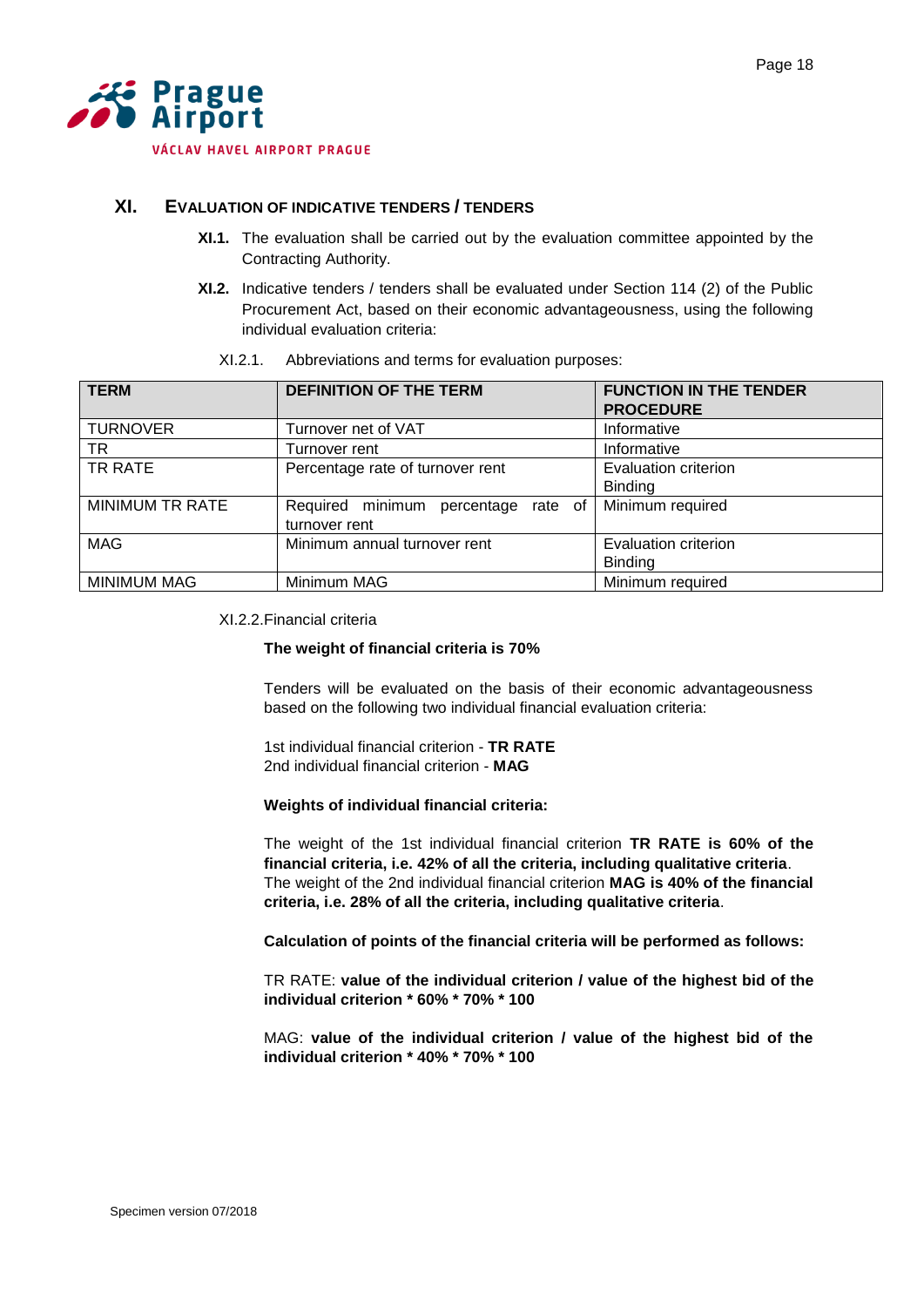

# XI.2.3.Qualitative criteria

#### **The weight of qualitative criteria is 30%**

Tenders will also be evaluated on the basis of qualitative criteria. These include 3 individual criteria (A, B, C, as specified in more detail in Annex J to this PD). For each individual criterion it is possible to achieve: minimum of 0 points and maximum of 20 points, in the following evaluation scale:

- 0 quality not meeting the requirements
- 2 insufficient quality
- 8 quality meeting the requirements
- 18 quality beyond expectations
- 20 exceptionally excellent quality, well beyond expectations

Maximum points that can be achieved  $= 60$ 

A detailed method of the assessment of individual criteria A to C is presented in Annex J to this PD.

Calculation of points will be performed in two steps as follows:

Step 1 – total of all points achieved for individual criteria A-C as the total of points for all three qualitative criteria;

Step 2 – final calculation of point for qualitative criteria results from the following formula: total of all points achieved / highest total of all points achieved \* 30% \* 100.

#### XI.2.4.THE MOST ADVANTAGEOUS TENDER

A tender with the highest total points (points for all individual financial and qualitative criteria) will be evaluated as the most advantageous tender.

#### **XI.3. Particularly high tender price**

If the indicative tender / tender contains a price which is unreasonably high in relation to the financial plan and/or in relation to the general market conditions, we shall invite you to clarify such a price. If you fail to explain the amount of the tender price by objective reasons, or if such a price is to be achieved by breaching regulations, we may eliminate such an indicative tender / tender from the concession procedure.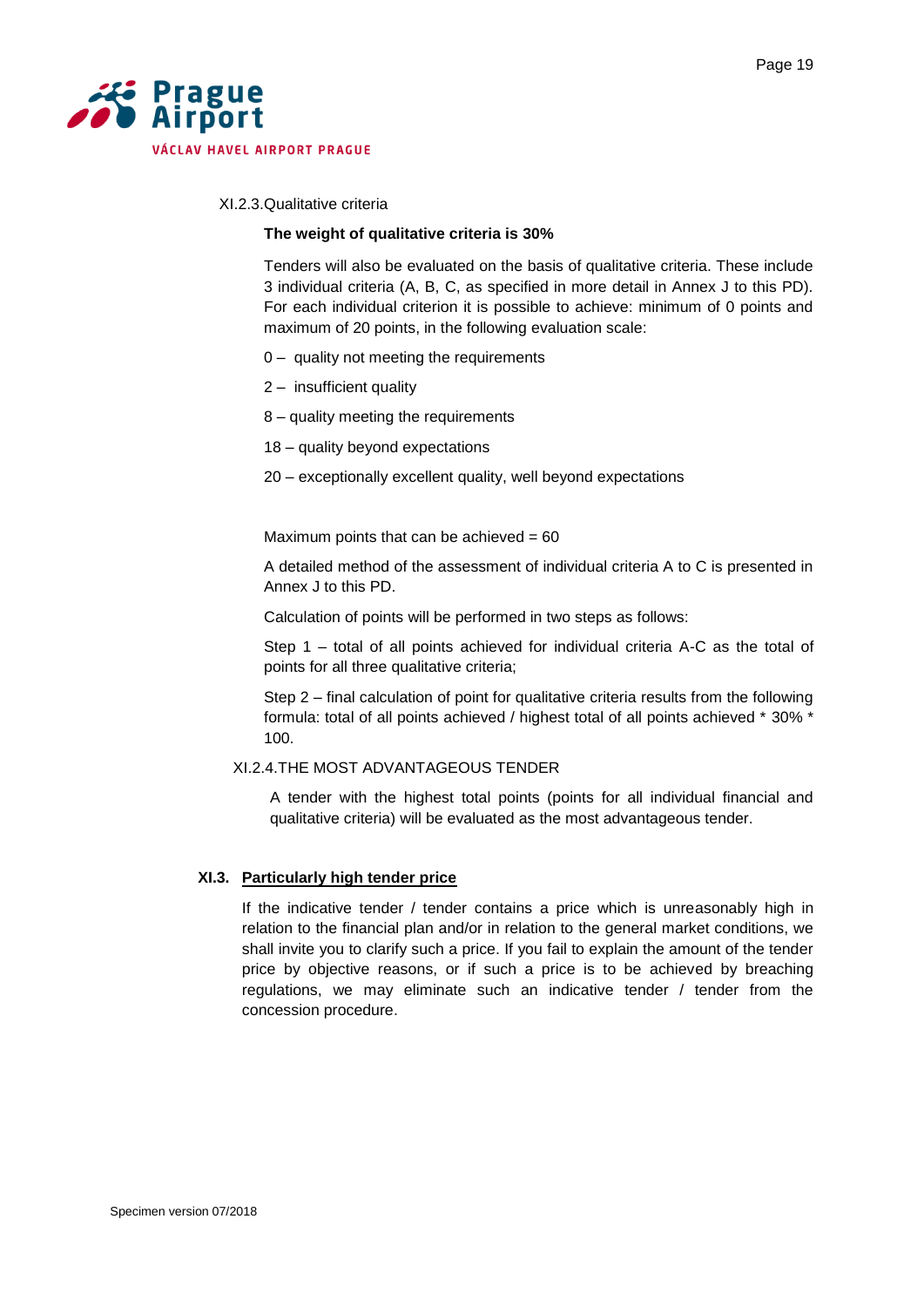

# <span id="page-19-0"></span>**XII. CONDITIONS FOR THE CONCLUSION OF THE CONTRACT**

- **XII.1.** Prior to the conclusion of the Contract, we shall call upon the selected Contractor to submit the following:
	- XII.1.1. originals or certified copies of the documents demonstrating its competence and qualification, unless we already have them from the indicative tender, tender or other communication with the selected Contractor, and
	- XII.1.2. documents or samples the submission of which is a condition for the conclusion of the Contract, namely:
		- a. the insurance certificate (or other similar document) pursuant to Article 8.1 of Annex F and
		- b. document on payment of the surety or bank guarantee pursuant to Art. VII of the Contract Annex F
		- c. to the Contract pursuant to Article VIII.1.5 hereto.
- **XII.2.** Prior to the conclusion of the Contract, it shall be verified whether the selected Contractor:
	- XII.2.1. **has exclusively registered shares** (if it is a joint-stock company with its registered office in the Czech Republic). If the selected Contractor, as a joint-stock company with its registered office in the Czech Republic, does not have exclusively registered shares, it shall be excluded from the concession procedure.

The selected Contractor which is a joint-stock company with its registered office outside the Czech Republic shall be called upon to submit a **statutory declaration** specifying which persons are the owners of the shares whose aggregate nominal value exceeds 10% of the selected Contractor's registered capital, indicating the source from which the data on the shareholder share is based.

- XII.2.2. **is entered in the register of beneficial owners**. If it is not entered in the register of beneficial owners, we shall also call upon the selected Contractor to submit an extract from a register similar to the register of beneficial owners or
	- a. to communicate the identification data of all persons who are its beneficial owners, and
	- b. to submit the documents showing the relationship of all persons pursuant to clause (a) to the selected Contractor.

The selected Contractor which will fail to document the beneficial owners upon our call or whose beneficial owners are in a conflict of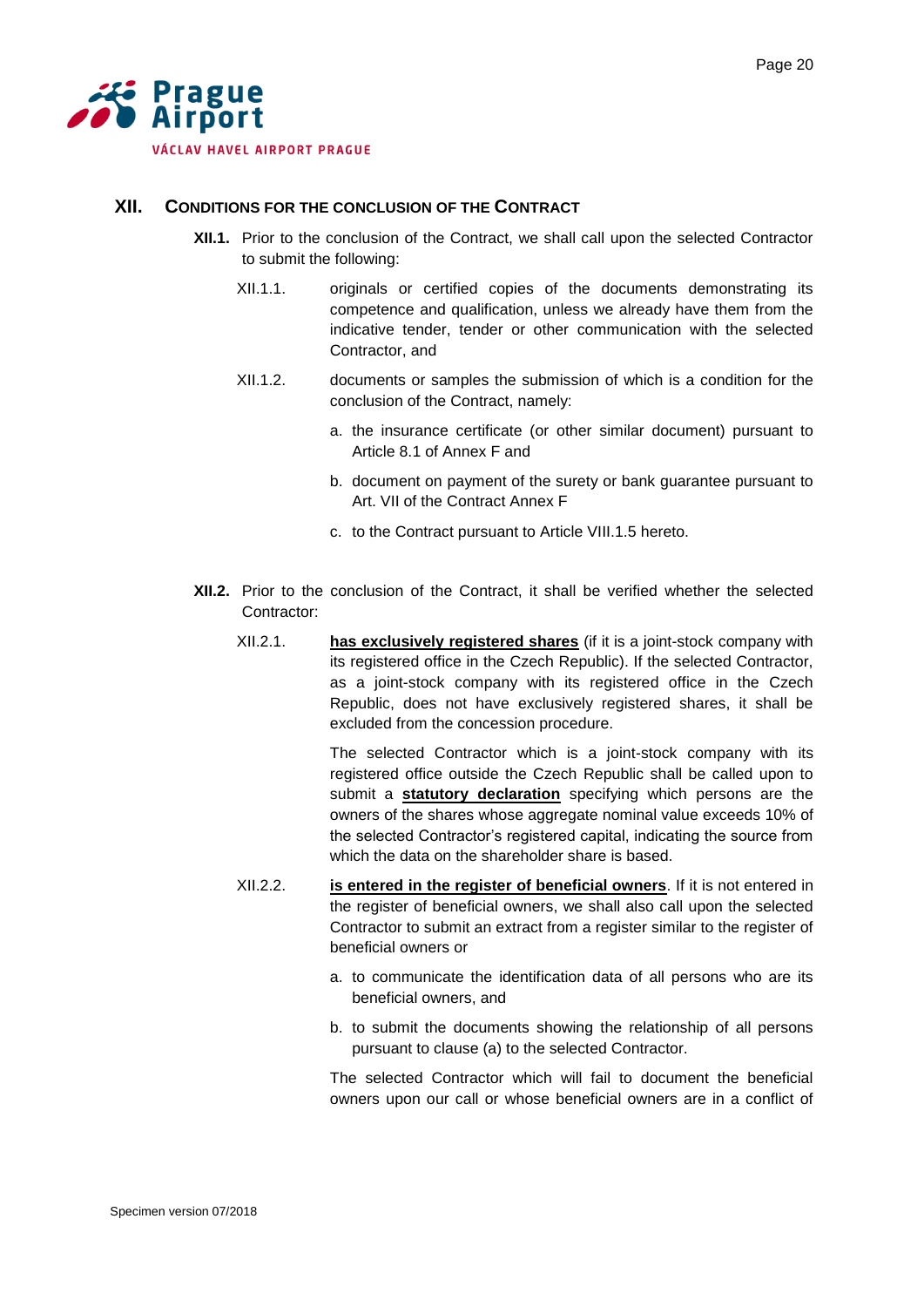

interests in relation to us shall be excluded from the concession procedure.

**XII.3.** If the selected Contractor refuses to provide the necessary cooperation for the conclusion of the Contract, we shall conclude the Contract with another Contractor, based on the order of advantageousness of the tenders.

# <span id="page-20-0"></span>**XIII. RESERVED CHANGE IN THE OBLIGATION**

**XIII.1.** In the event of a decrease in checked-in passengers at the Airport in any calendar year of the term of the lease compared to the number of checked-in passengers at the Airport in the calendar year preceding the beginning of the lease by at least 10 % (hereinafter referred to as the "Decrease"), the Contracting Authority reserves the right, in agreement with the Contractor, to adjust the amount of the Minimum Turnover Rent, in accordance with Article 4.6 of the Contract, with effect for the following year of the lease. The Minimum Turnover Rent may thus be reduced by up to the total amount of the Decrease, but by maximum of 15 % of the total Minimum Turnover Rent. Such a comparison may not be made earlier than two (2) years from the commencement of the term of the lease, and the above reduction may not be claimed by the Contractor.

Equally, as agreed with the Contractor, if a Force Majeure event occurs, the Contracting Authority reserves the right to adjust the Minimum Turnover Rent in accordance with Article 4.7 of the Contract with effect for the following year of the lease by up to 15% of the total Minimal Turnover Rent. The decrease may not be claimed by the Contractor either.

**XIII.2.** In the event of any changes in legislation, whether at EU or national level, or in the event of any internationally (in more than one EU country) recognised standard/measure regarding the safety, operation or fluency of passenger check-in the implementation of which in the conditions of the Airport will require modification of the layout of the commercial areas that are the Subject of the Lease, the Contracting Authority reserves the right to reduce the Subject of the Lease or to provide the Contractor with similar commercial premises at another location within the Airport. In the event that the scope of the Subject of the Lease is reduced, the Minimum Turnover Rent shall be reduced from the first month after the reducing of the scope of the Subject of the Lease by the amount calculated as the product of the floor area in sqm of the part of the Business Unit by which the Subject of the Lease was reduced and the monthly amount of the Average MAG. In the event of any change in the Subject of the Lease consisting in the provision of similar commercial areas, the Minimum Turnover Rent shall change from the first month after the provision of similar commercial areas to correspond to the product of the floor area in sqm of the new defined business units (all business units that will be the Subject to the Lease) and the monthly amount of the Average MAG.